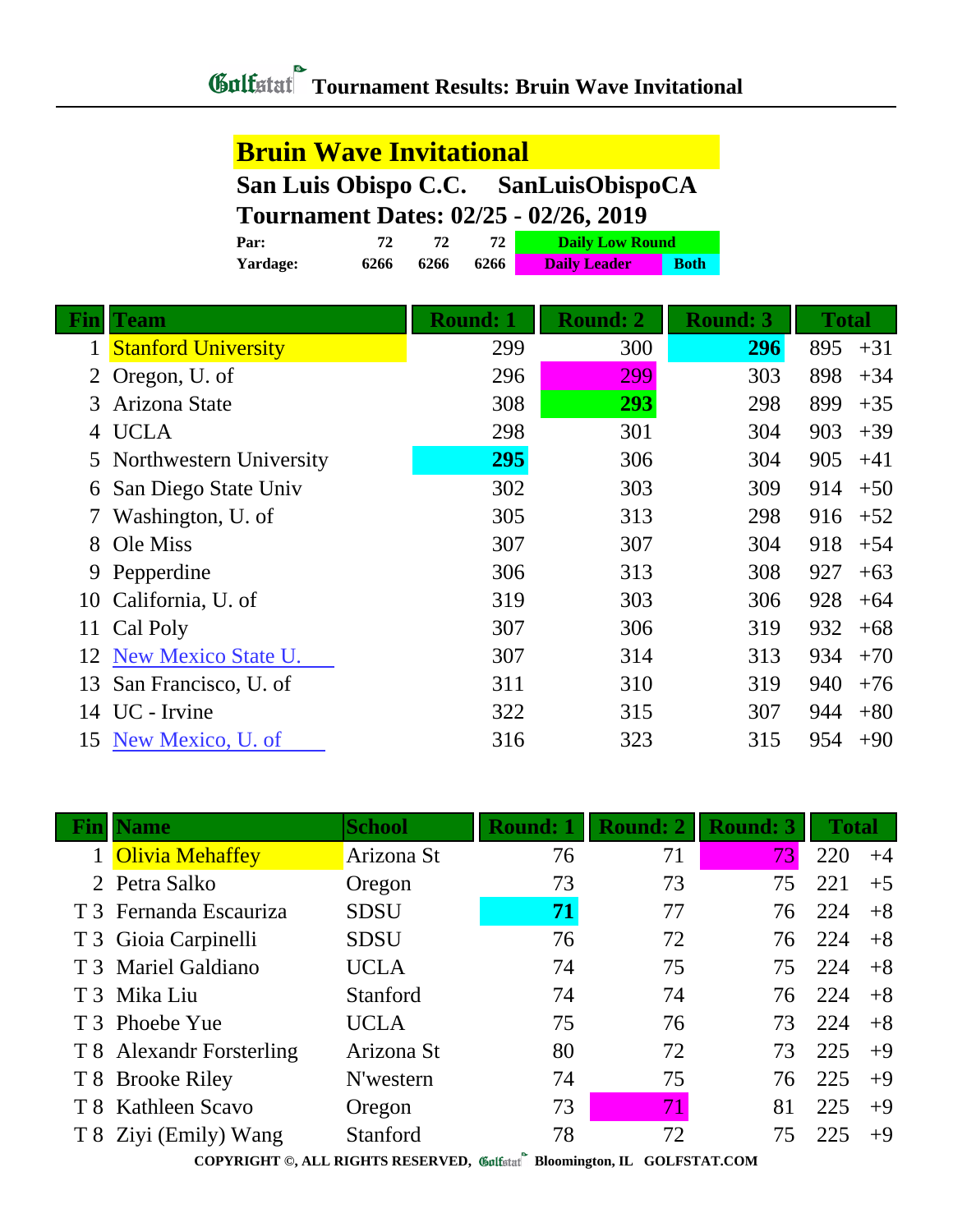# **Gulfatat** Tournament Results: Bruin Wave Invitational

|      | <b>Fin</b> Name           | <b>School</b>    | <b>Round: 1</b> | Round: 2 | <b>Round: 3</b> | <b>Total</b> |
|------|---------------------------|------------------|-----------------|----------|-----------------|--------------|
|      | T 12 Andrea Lee           | Stanford         | 74              | 81       | 71              | $226 + 10$   |
|      | T 12 Stephanie Lau        | N'western        | 73              | 76       | 77              | $226 + 10$   |
|      | T 12 Suthavee Chanachai   | <b>NM</b> State  | 76              | 74       | 76              | $226 + 10$   |
| T 15 | Alice Duan                | Washington       | 79              | 78       | 70              | $227 + 11$   |
|      | T 15 Aline Krauter        | Stanford         | 73              | 75       | 79              | $227 + 11$   |
|      | T 15 Kathrine Chan        | Pepperdine       | 79              | 75       | 73              | $227 + 11$   |
|      | T 18 Bethany Wu           | <b>UCLA</b>      | 75              | 73       | 80              | $228 + 12$   |
|      | T 18 Clare Legaspi        | <b>UCLA</b>      | 74              | 77       | 77              | $228 + 12$   |
|      | T 18 Raquel Olmos         | Arizona St       | 75              | 74       | 79              | $228 + 12$   |
|      | T 18 Sarah Rhee           | Washington       | 71              | 75       | 82              | $228 + 12$   |
|      | T 18 Tze-Han Lin          | Oregon           | 75              | 78       | 75              | $228 + 12$   |
|      | T 23 Ale Phadungmartvorku | Oregon           | 75              | 77       | 77              | $229 + 13$   |
|      | T 23 Amy Matsuoka         | Oregon           | 75              | 78       | 76              | $229 + 13$   |
|      | T 23 Cindy Oh             | California       | 79              | 76       | 74              | $229 + 13$   |
| T 23 | Janet Mao                 | N'western        | 72              | 81       | 76              | $229 + 13$   |
| T 23 | Julia Johnson             | Ole Miss         | 73              | 83       | 73              | $229 + 13$   |
|      | T 23 Katherine Zhu        | California       | 80              | 72       | 77              | $229 + 13$   |
| T 29 | Alessandra Fanali         | Arizona St       | 77              | 77       | 76              | $230 + 14$   |
| T 29 | Cameron Lee               | <b>UC</b> Irvine | 79              | 76       | 75              | $230 + 14$   |
| T 29 | <b>Elizabeth Scholtes</b> | Cal Poly         | 75              | 75       | 80              | $230 + 14$   |
| T 29 | <b>Hira Naveed</b>        | Pepperdine       | 72              | 78       | 80              | $230 + 14$   |
| T 29 | Kamie Hamada              | New Mexico       | 77              | 79       | 74              | $230 + 14$   |
|      | T 29 Kelly Sim            | N'western        | 80              | 75       | 75              | $230 + 14$   |
|      | T 29 Pi-Lilleb Hermansson | Ole Miss         | 82              | 70       | 78              | $230 + 14$   |
|      | T 36 Annika Borrelli      | San Fran         | 71              | 79       | 81              | $231 + 15$   |
|      | T 36 Calista Reyes        | Stanford         | 75              | 80       | 76              | $231 + 15$   |
|      | T 36 Marianne Li          | California       | 80              | 76       | 75              | $231 + 15$   |
|      | T 39 Albane Valenzuela    | Stanford         | 79              | 79       | 74              | $232 + 16$   |
|      | T 39 Dominique Galloway   | <b>NM</b> State  | 75              | 78       | 79              | $232 + 16$   |
|      | T 39 Kie Purdom           | Ole Miss         | 78              | 76       | 78              | $232 + 16$   |
|      | T 39 Patty Tavatanakit    | <b>UCLA</b>      | 76              | 77       | 79              | $232 + 16$   |
|      | T 39 Rino Sasaki          | Washington       | 76              | 79       | 77              | $232 + 16$   |
|      | T 39 Sara Kjellker        | <b>SDSU</b>      | 75              | 77       | 80              | $232 + 16$   |
|      | T 45 Caroline Cantlay     | Cal Poly         | 76              | 79       | 78              | $233 + 17$   |
|      | T 45 Madison Kerley       | Arizona St       | 81              | 76       | 76              | $233 + 17$   |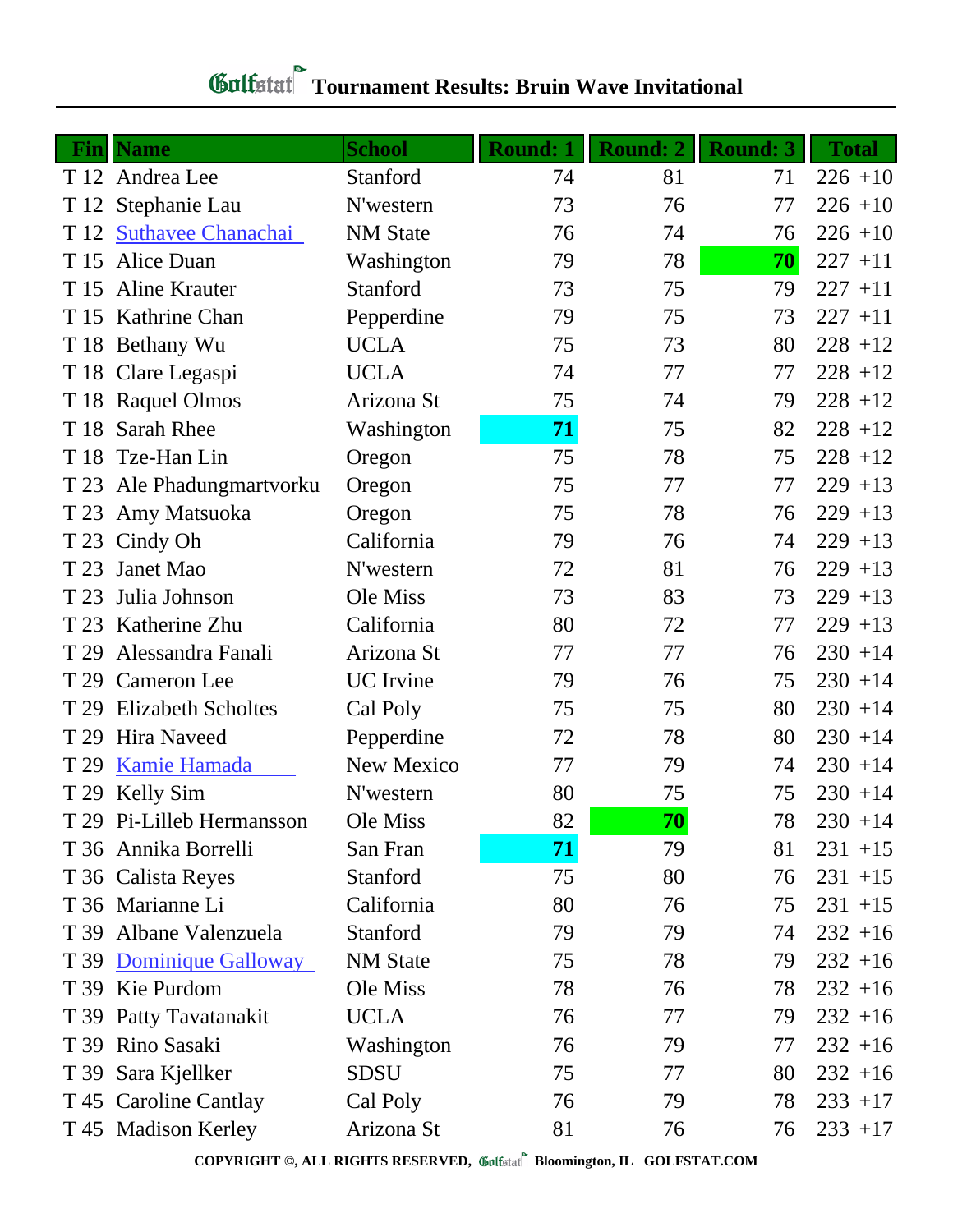# **Gulfatat** Tournament Results: Bruin Wave Invitational

| Fin  | <b>Name</b>               | <b>School</b>    | <b>Round: 1</b> | <b>Round: 2</b> | <b>Round: 3</b> | <b>Total</b> |
|------|---------------------------|------------------|-----------------|-----------------|-----------------|--------------|
|      | T 45 Tiegan Taylor        | <b>NM</b> State  | 78              | 79              | 76              | $233 + 17$   |
|      | T 48 Conner Beth Ball     | Ole Miss         | 78              | 79              | 77              | $234 + 18$   |
|      | T 48 Kitty Tam            | <b>SDSU</b>      | 80              | 77              | 77              | $234 + 18$   |
| T 50 | Darian Zachek             | New Mexico       | 74              | 79              | 82              | $235 + 19$   |
|      | T 50 Karen Miyamoto       | Washington       | 80              | 81              | 74              | $235 + 19$   |
|      | T 50 Samantha Gong        | San Fran         | 79              | 74              | 82              | $235 + 19$   |
|      | T 53 Ellen Hutchinson-Kay | Ole Miss         | 78              | 82              | 76              | $236 + 20$   |
| T 53 | Janet Yeo                 | <b>UC</b> Irvine | 80              | 80              | 76              | $236 + 20$   |
| T 53 | Joan Soewondo             | San Fran         | 79              | 77              | 80              | $236 + 20$   |
|      | T 53 Kelly Su             | N'western        | 76              | 80              | 80              | $236 + 20$   |
|      | T 53 Momoka Kobori        | Pepperdine       | 78              | 81              | 77              | $236 + 20$   |
| T 53 | Sienna Scibird            | Cal Poly         | 80              | 77              | 79              | $236 + 20$   |
|      | T 59 Martha Lewis         | Washington       | 79              | 81              | 77              | $237 + 21$   |
|      | T 59 Patricia Wong        | Pepperdine       | 79              | 79              | 79              | $237 + 21$   |
|      | T 59 Sifan He             | Pepperdine       | 79              | 83              | 75              | $237 + 21$   |
|      | T 62 Hannah Haythorne     | Pepperdine       | 77              | 83              | 79              | $239 + 23$   |
|      | T 62 Mallory Muehlbauer   | Cal Poly         | 79              | 78              | 82              | $239 + 23$   |
|      | T 64 Maria Herraez Galvez | California       | 81              | 79              | 80              | $240 + 24$   |
|      | T 64 Vanessa Wang         | Cal Poly         | 77              | 76              | 87              | $240 + 24$   |
|      | 66 Vera Markevich         | <b>UCLA</b>      | 81              | 82              | 78              | $241 + 25$   |
| T 67 | Jade Siphomsay            | San Fran         | 82              | 83              | 77              | $242 + 26$   |
| T 67 | Sabrina Li                | <b>UC</b> Irvine | 83              | 78              | 81              | $242 + 26$   |
|      | T 69 Caroline Jansson     | New Mexico       | 80              | 81              | 82              | $243 + 27$   |
|      | T 69 Sienna Lyford        | UC Irvine        | 87              | 81              | 75              | $243 + 27$   |
| 71   | <b>Maria Prado</b>        | <b>NM</b> State  | 78              | 83              | 83              | $244 + 28$   |
|      | T 72 Pea Rojanapeansatith | San Fran         | 84              | 80              | 81              | $245 + 29$   |
|      | T 72 Sofia Lundell        | California       | 80              | 82              | 83              | $245 + 29$   |
|      | T 74 Kehler Koss          | <b>NM</b> State  | 78              | 86              | 82              | $246 + 30$   |
|      | T 74 Reva Morris          | New Mexico       | 85              | 84              | 77              | $246 + 30$   |
|      | T 76 April Ranches        | <b>SDSU</b>      | 84              | 85              | 81              | $250 + 34$   |
|      | T 76 Maddie Riggs         | UC Irvine        | 80              | 87              | 83              | $250 + 34$   |
|      | 78 Zoey Akagi-Bustin      | New Mexico       | 88              | 84              | 89              | $261 + 45$   |